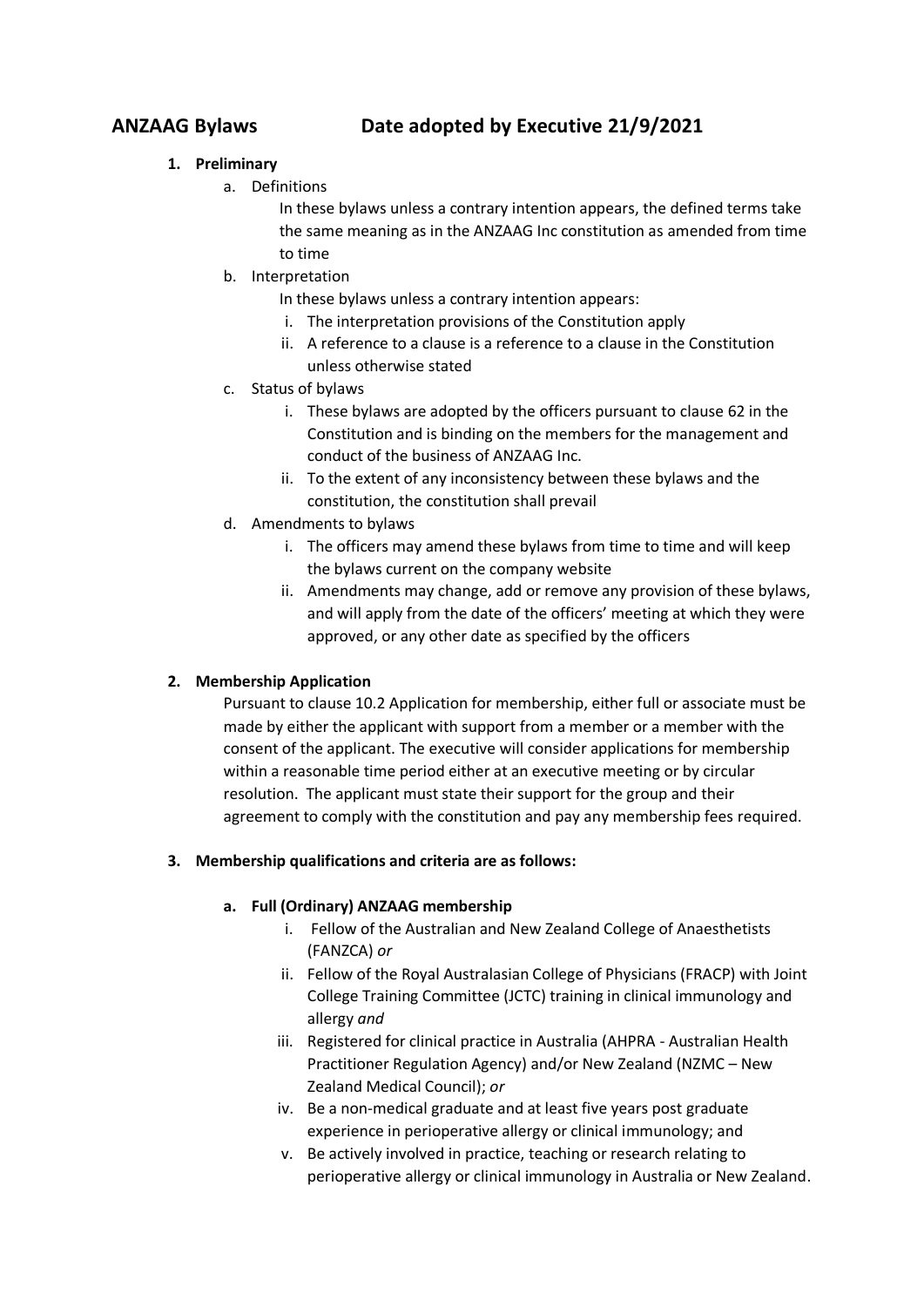vi. Members who enter retirement will be required to move to associate membership.

# **b. Associate Membership**

- i. Medical practitioners registered for clinical practice in Australia or New Zealand, including persons qualified as general practitioners, or registrars, or with specialist qualifications other than FANZCA or FRACP with Joint College Training Committee (JCTC) training in clinical immunology and allergy, Other Health Professionals, being persons qualified as allied health professionals , Scientists/Researchers, being persons qualified as scientists or with other relevant qualifications and experience working in a field relevant to clinical or basic immunology and allergy
- ii. Be actively involved in practice, teaching or research relating to clinical immunology and allergy
- iii. Persons who have retired from practice, but who prior to retirement would have qualified for full membership as above are able to be associate members

# **c. Condition of full or associate membership**

The applicant or member must not be engaged (either personally or on behalf of another person or organisation) in commercial activity involving the sale or marketing of allergy and clinical immunology related products (except as an incidental or minor subsidiary activity to clinical practice, teaching or research activities)

### **d. Exceptional Circumstances**

i. In exceptional circumstances, the executive may admit to full or associate membership any qualified medical practitioner whose attainments in the field of perioperative allergy is considered by the executive to justify such admission notwithstanding that such person does not have the qualifications or satisfy the conditions referred to in clause 3a i – v of these bylaws.

### **e. Right to Deny Membership**

The ANZAAG executive reserve the right to deny membership to any individual without providing grounds for doing so.

### f. **Honorary Membership**

Pursuant to clause 15, the officers may admit any person of distinguished service in the field of allergy and clinical immunology or related fields

### 4. **Membership Fees**

i. The amount of the membership fees payable by all categories of members shall be determined by the executive and endorsed at the Annual General Meeting.